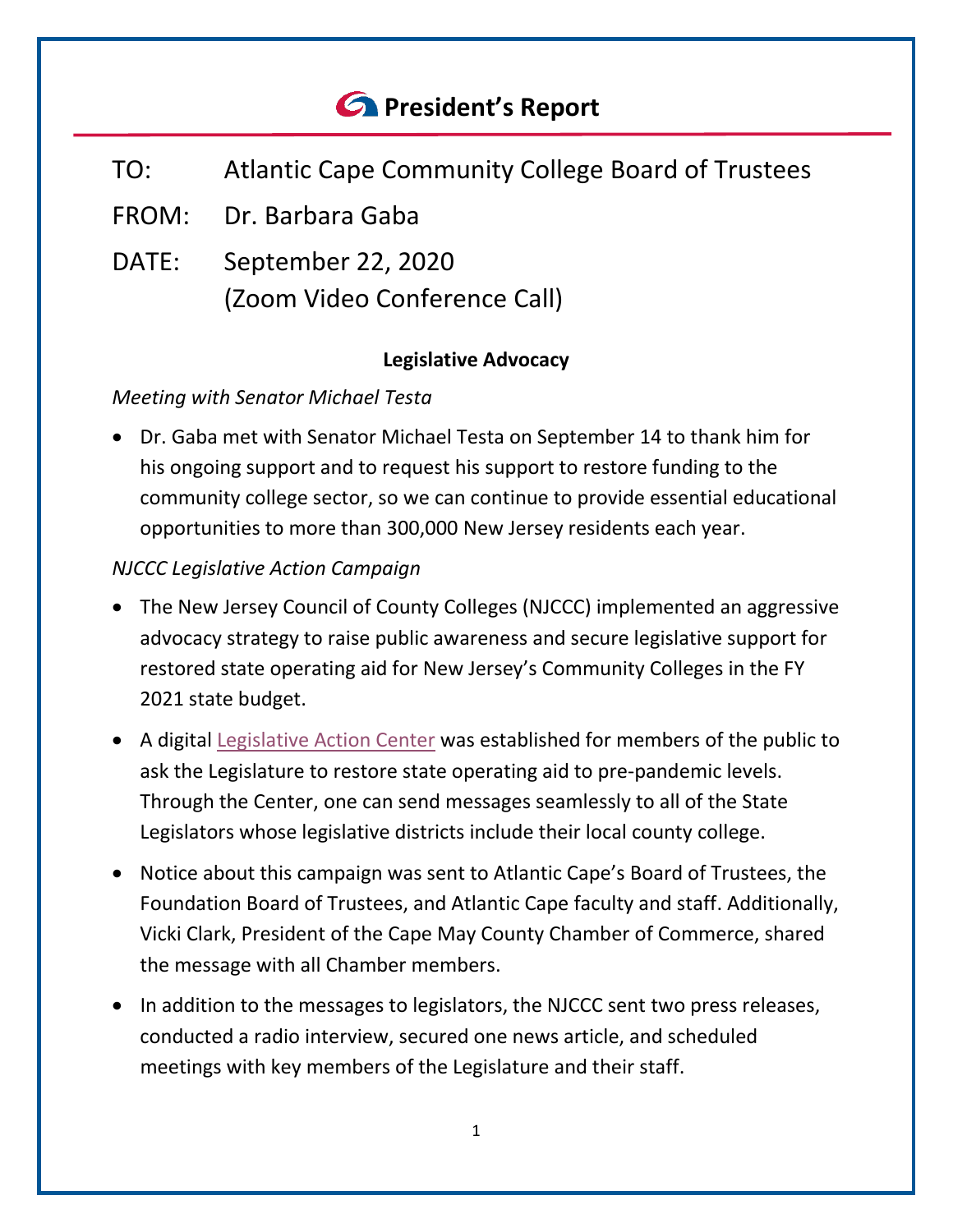#### **Campus Restart**

# *Academics*

- The Fall Semester began August 31, and our Cape May semester began on September 21. Approximately 800 sections are being offered; 200 of which are online and the majority of the remaining 600 are being instructed through remote learning using Blackboard Collaborate and Zoom. We have one additional start date, October 26, and still have classes available in 46 sections being offered in this 8-week session.
- The Academy of Culinary Arts resumed operation under social distancing guidelines. The lecture portions of their courses are being delivered remotely. ACA also has four new adjunct educators, all graduates of ACA. Careme's Restaurant is not currently scheduled to reopen this fall due to capacity limitations and social distancing requirements.
- Nursing admissions were completed successfully with 128 new students admitted to the Nursing Program for a total of 231 students this semester. Contingency plans for the return of nursing students to the in-person lab and hospital environments is complete and has been approved by the State Board of Nursing.

#### *Facilities*

- The Environmental team continues their excellent work of maintaining the highest level of cleanliness at all campuses. A rigid daily cleaning schedule was established and the team has been recognized by staff for their efforts.
- The Facilities team continues their work of keeping the campus attractive and addressing the needs of staff. The team placed splashguards throughout all campuses to provide safety for staff, students and visitors during our registration period.

# *Student Technology Needs*

• Fifty (50) Verizon Hotspots have been purchased with CARES Act funding to address students' internet connectivity needs off campus.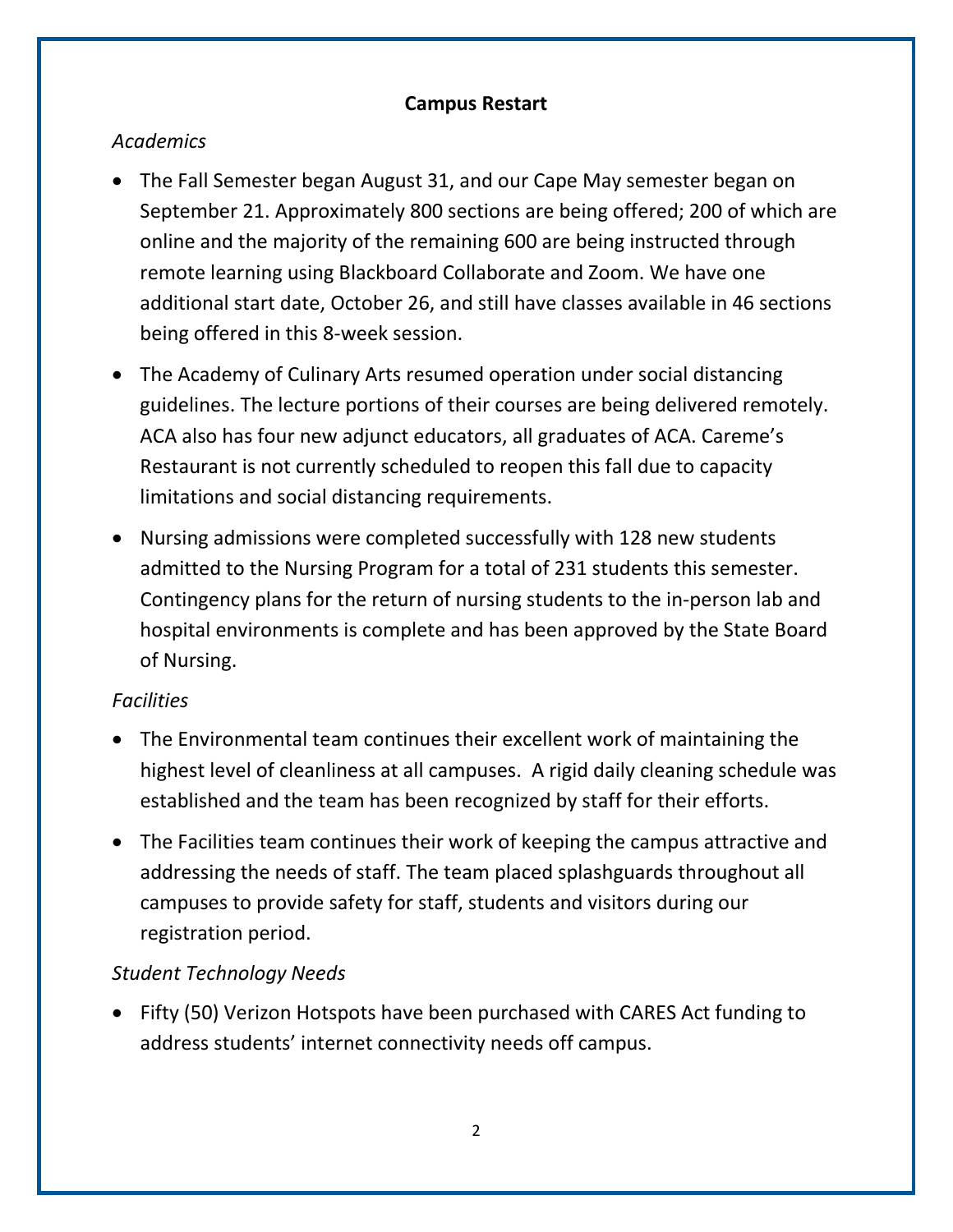• The Laptop Loaner Program continues to provide laptops to students to help ensure they have the tools they will need to be successful this semester.

#### **FAA UAS Collegiate Training Initiative**

- Atlantic Cape has met the criteria to establish a collaborative relationship with the Federal Aviation Administration (FAA) for the FAA's new Unmanned Aircraft Systems (UAS) Collegiate Training Initiative (UAS-CTI) program.
- The purpose of the UAS-CTI program is to create long-term relationships with institutions of higher education that focus on preparing candidates for careers in all aspects of UAS. The UAS-CTI program's goal is to collaborate with schools to deliver up-to-date UAS training that matches the requirements of the National Airspace System (NAS) and helps provide qualified applicants for careers involving UAS.

#### **Community Outreach**

# *College Update for Board of Chosen Freeholders*

• Dr. Gaba spoke to the Atlantic County Board of Chosen Freeholders at their regular meeting on September 15 and with the Cape May County Board of Chosen Freeholders on September 22. She spoke about the college's restart plans and use of the CARES Act funds. She also thanked both of the Freeholder Boards for their support of Atlantic Cape and our students.

# *University District School Supply and Book Bag Giveaway*

• Atlantic Cape participated in the *University District School Supply and Book Bag Giveaway* on September 12, 2020, hosted by the Hispanic Association of Atlantic County (HAAC) and Stockton University's Alumni Association. Atlantic Cape's Worthington Atlantic City Campus served as a hub for all school supply donations and the assembly of over 500 book bags filled with school supplies.

# *2020 Census Activities*

• Atlantic Cape supported the *Census Family Reunion* event on September 13, 2020 at Brown's Park in Atlantic City. The purpose of this event was to have as many members of the community as possible complete their 2020 census.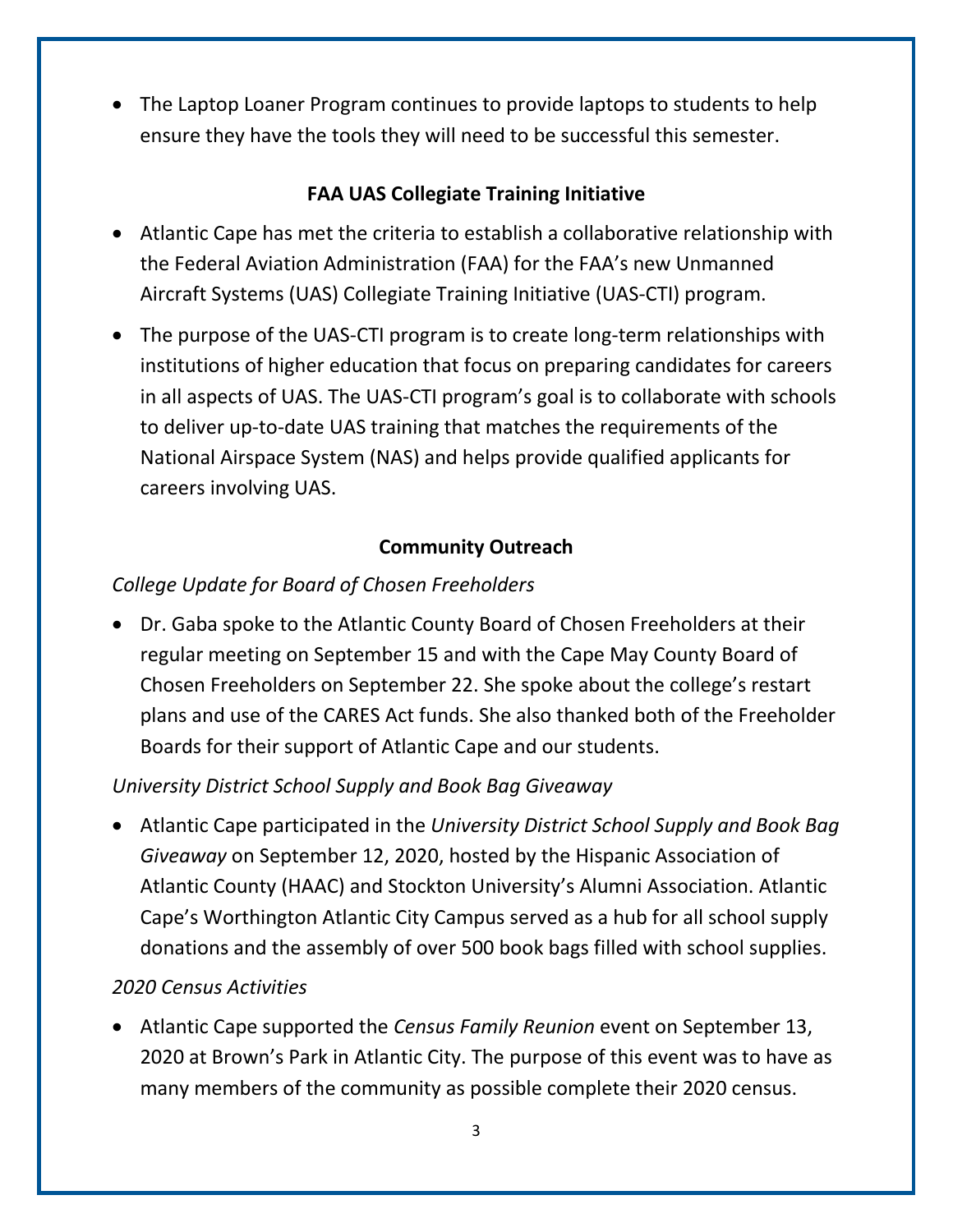Atlantic Cape donated 10 cases of water for the event, as well as hosted an informational booth with educational resources & free tuition opportunities available at Atlantic Cape.

• Victor Moreno, Manager of Community Outreach, was recently featured in a short [promotional video](https://www.facebook.com/watch/?v=361830748175180&extid=zXyRwsQgsMbCLFTG) on the *NJ 211 Census Campaign*, an important reminder about the U.S. Census for Atlantic and Cape May County residents. NJ 211 Partnership is the statewide help and referral call center.

# **Workforce Development**

# *Free Webinar Series*

• Workforce Development offered Complimentary Webinars in July and August. The "Information Session Series" were offered on the programs in Paramedic Science, Emergency Medical Technician, and Certified Fundamentals Cook. The "Strengthening Your Potential Series" provided sessions on Preparing a Professional Resume, Presentation Strategies and Techniques, Preparing for an Interview, and Delivering Performance Evaluations.

# *Fall 2020 Program Guides*

• Workforce Development's two program guides, "Certifications, Certificate, and Professional Development" and "Community Education and Kids College", began arriving in homes the week of August 24. The program guides offer 172 classes and workshops with 67 of those offered in a hybrid or online format.

# **Construction Update**

# *H Building (Nursing)*

• The renovations to H-building were completed on August 28. The lecture hall with amphitheater seating and state-of-the-art Audio Visual equipment are highlights of the project; faculty offices and common areas were also updated.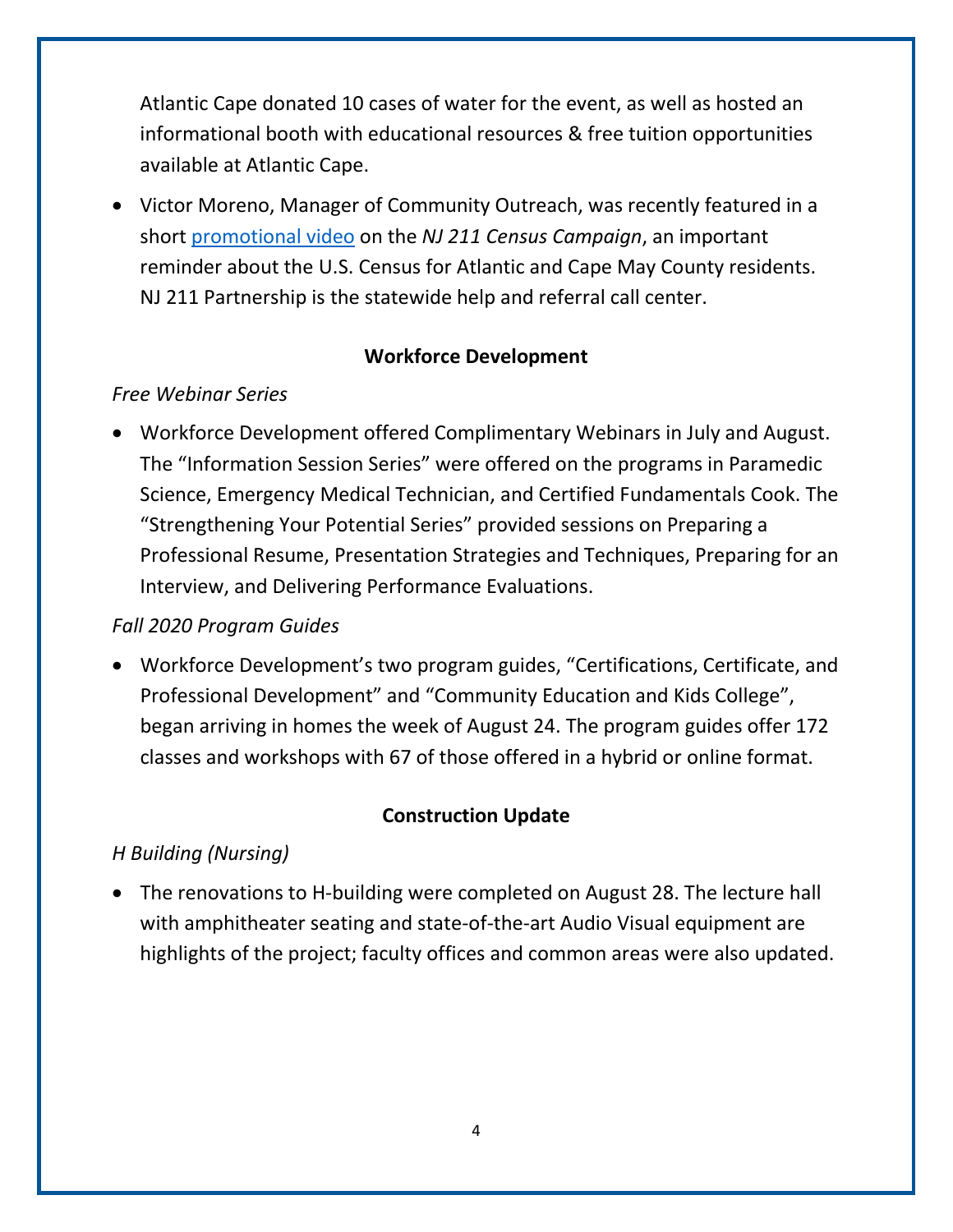#### **Grants**

#### *USDA supports bizHub at Cape May County Campus*

- The United States Department of Agriculture (USDA) announced that Atlantic Cape Community College will receive \$40,000, through the department's Rural Business Development Program, to create Cape May County's first small business and entrepreneur resource center at the Cape May County Campus.
- The resource center, or "bizHub", will identify, train, and provide technical assistance to existing and prospective entrepreneurs and business managers. This project will deliver new economic development capacity to Cape May County by serving small businesses, with special outreach to women, minority, and veteran-owned businesses.
- The total budget for this Small Business Support Center is currently \$100,000. No one source needed to fund this project alone because several partners came together to invest in the local economy. The college is providing an inkind match, which includes staff, rooms at the college, and equipment such as computers. The Cape May County Board of Chosen Freeholders approved funds of \$20,000 to go towards this budget, which will go right back in the county's economy with new stronger businesses. Also, non-government funding came from Crest Savings Bank with \$10,000 going to this budget on top of the \$10,000 they gave towards the initial planning of this Small Business Support Center.

#### *Perkins Grant*

• The State Department of Education informed Atlantic Cape that the Comprehensive Local Needs Assessment (CLNA) has been approved and the College is well positioned to begin spending this year's \$739,271 Perkins allocation. Compliments were given on the quality of the Atlantic Cape submission, and Dean Vassallo has been asked to share our implementation process with other New Jersey community colleges.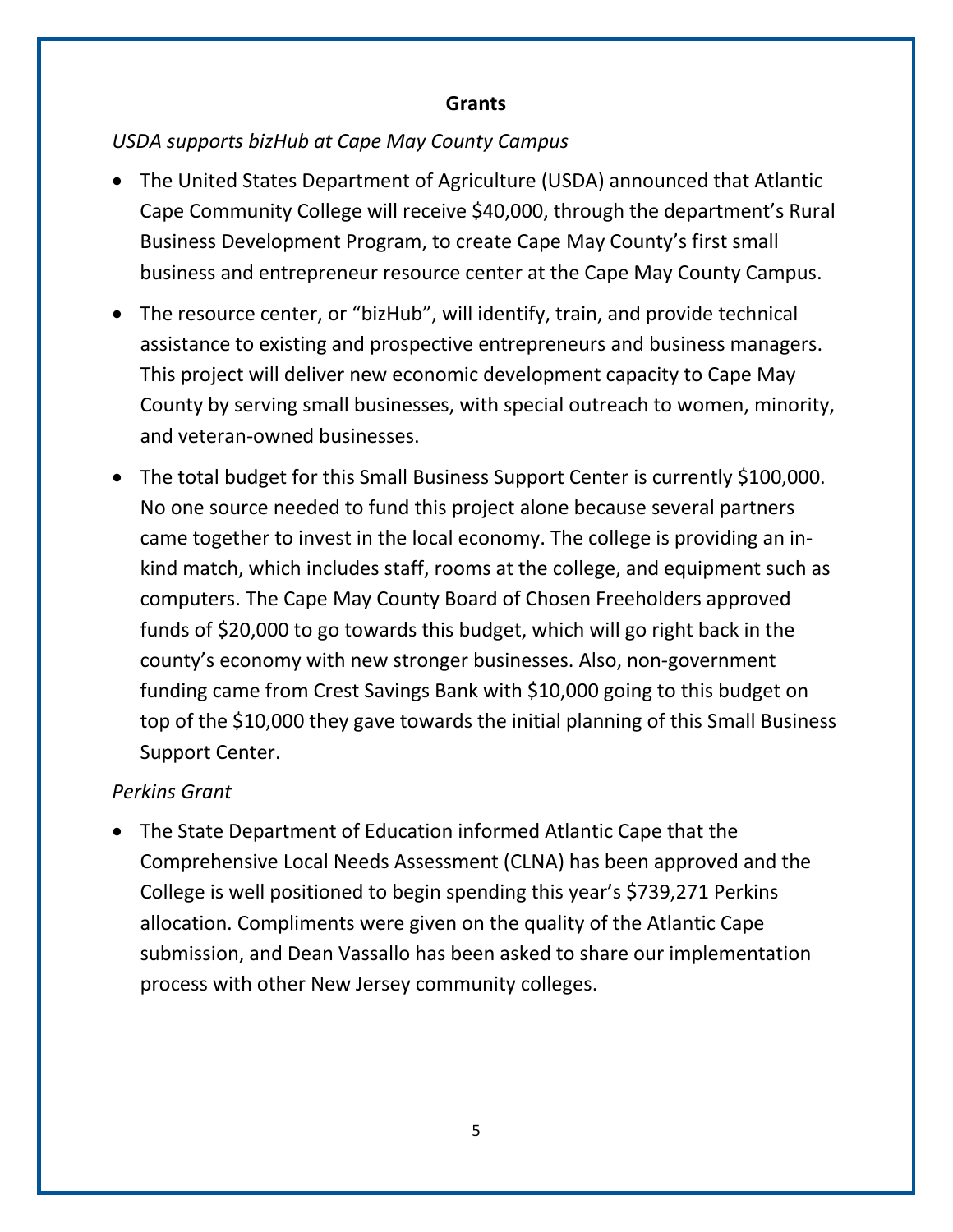#### **Academic Affairs**

- The Aviation Program is up and running. Students are engaged in fixed-wing, helicopter, air traffic and UAS courses this fall. The fixed wing aircraft is located at Atlantic City Airport for the convenience of our students.
- Atlantic Cape has been notified by the Committee on Accreditation for the EMS Professions that our Paramedic Program successfully met all of the required thresholds for accreditation.

# **High School Partnerships**

• Donna Vassallo, Dean of Professional Studies, High School Initiatives and Internships, continues to work with local high schools on dual enrollment and concurrent enrollment offerings for high schools. This fall we are offering 17 concurrent courses at four high schools, and we expect 17 schools to be participating in dual enrollment opportunities in Atlantic and Cape May counties. An increase in concurrent courses for the spring semester is expected.

#### **Student Accomplishments**

- Nick Atohi is the Spring 2020 recipient of the *Buccaneers Baseball Academic Achievement Award (AAA)*, which is awarded each semester to the top GPA earner on the team. A top baseball prospect from Mainland Regional High School, Nick transferred to Atlantic Cape from Rowan College at Burlington County (RCBC) in the Spring of 2019.
- Of the 17-man roster last spring, four Buccaneers, including Atohi, earned NJCAA All-Academic Honors, as follows: Second Team (3.90 GPA or above) - Nick Atohi and J. B. Barron (Fall 2019 AAA Recipient); Third Team (3.70 GPA or Above) - Omar Luis and Shane Nanek.
- In addition to its All-Academic Scholar/Athletes, 5 other Buccaneers earned GPAs of 3.0 or above. They are: Jake Brennan; Brian Dickson; Phil Santa Maria; Nate Koss; and, Alex Gallagher.